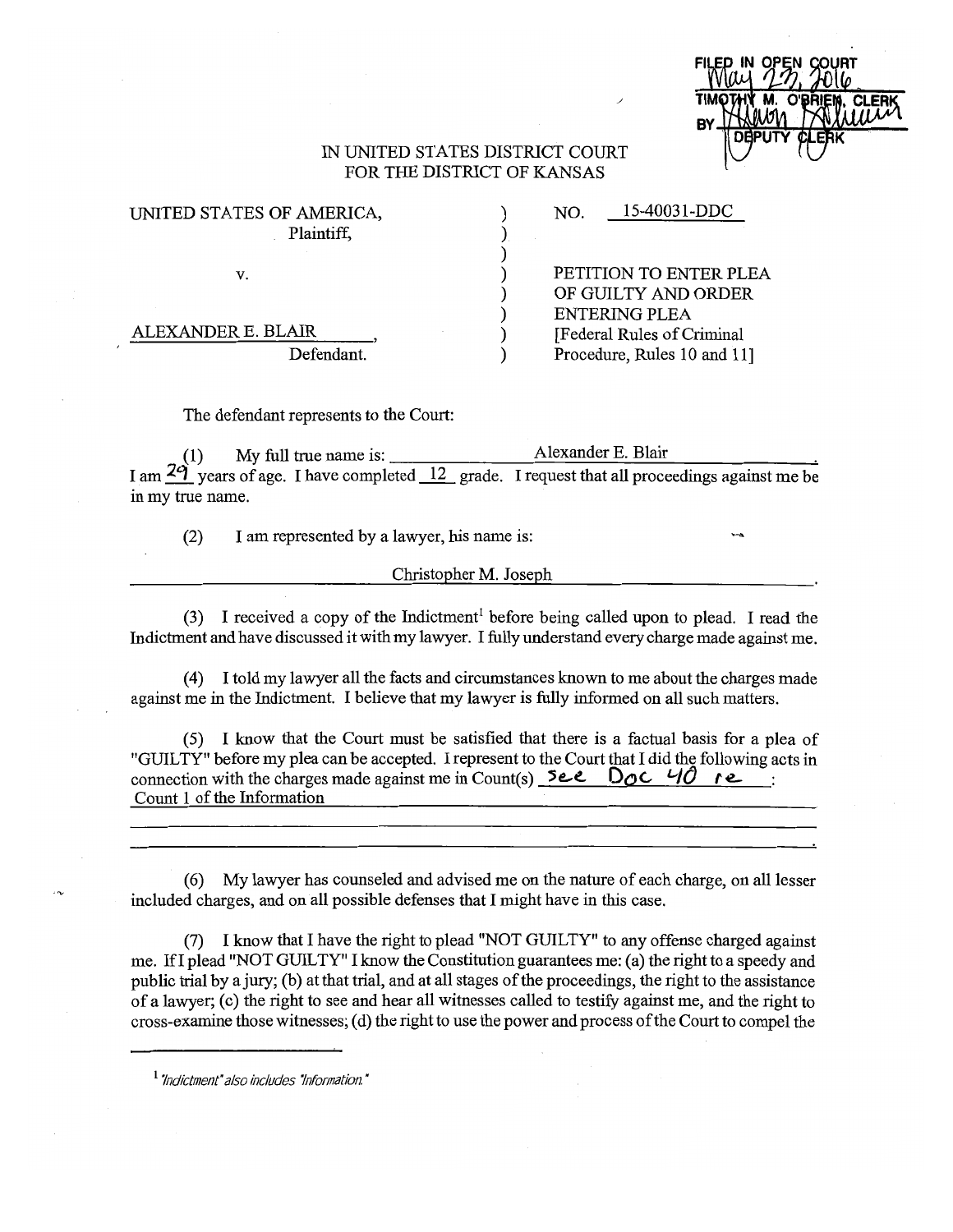production of any evidence, including the attendance of any witnesses in my favor; and ( e) the right not to be compelled to incriminate myself by taking the witness stand, and if I do not take the witness stand, no inference of guilt may be drawn from such decision.

(8) I know that if I plead "GUILTY," I am thereby waiving my right to a trial, and that there will be no further trial of any kind, either before a Court or jury; and further, I realize the Court may impose the same punishment as if I had pleaded "NOT GUILTY," stood trial, and been convicted by a jury.

(9) I know that if I plead "GUILTY," the Court will ask me questions about the offense(s) to which I have pleaded, and since I will be answering these questions under oath, on the record, and in the presence of my lawyer, that my answers may later be used against me in a prosecution for perjury or false statement.

(10) My lawyer informed me that the plea of "GUILTY" could subject me to a mandatory minimum sentence of not less than <sup>0</sup> vears (if applicable) and to a maximum punishment which, as provided by law, is  $\frac{5}{2}$  years to be followed by a term of supervised release of at least years on (Title 21 Drug Offense) and not to exceed **3** years (greater of 18 U.S.C. § 3583(b) or Title 21 Drug Offense), and a fine of not less than  $\frac{$6.00}{\pi}$  nor more than  $\frac{$25,00}{\pi}$  (which may accrue interest if not paid at time of sentencing) for the offense(s) charged in Count(s)  $\cdot$  | of the Indictment or Information. I have also been informed that should the Court find me in violation of the supervised release term, the term could be revoked and an additional term of imprisonment not to exceed **3** years may be imposed. I have also been informed that the Court may order me to make restitution in compliance with 18 U.S.C. § 3663 and§ 3664 or as a condition of supervision, if such is ordered under 18 U.S.C. § 3563, in addition to any other penalty provided bylaw. I further understand that ifl am pleading "GUILTY" to an offense which is subject to the Sentencing Reform Act, I cannot be released on parole and, if imprisonment is ordered in my case, the sentence imposed by the Court will be the sentence I serve less any good time credit if I earn it.

( 11) I know that in addition to any other penalty imposed, including any fine or restitution order, the Court is required to impose a special monetary assessment in the amount of\$ 100.00 .

\$ 100.00 for each count in which the offense occurred after April 24, 1996. (Not less than \$100.00 for a felony, \$25.00 for a Class A misdemeanor; if the defendant is other than an individual the assessment is not less than \$400.00 for a felony and \$100.00 for a Class A misdemeanor). I UNDERSTAND THIS SPECIAL ASSESSMENT MUST BE PAID AT THE TIME OF THE SENTENCING HEARING UNLESS THE COURT DIRECTS OTHERWISE.

(12) I understand that if my case involves drug trafficking or drug possession, the Court may deny or suspend my eligibility to receive federal benefits pursuant to 21 U.S.C. § 862, except for those specifically exempted. I understand that if this is my second or subsequent conviction for possession of a controlled substance, the Court may order me to complete drug treatment or community service as specified in the sentence as a condition for reinstatement of benefits.

(13) I know that the Court may also order, in addition to the penalty imposed, that I give reasonable notice and explanation of the conviction, in such form as the Court may approve, to the victims of the offense.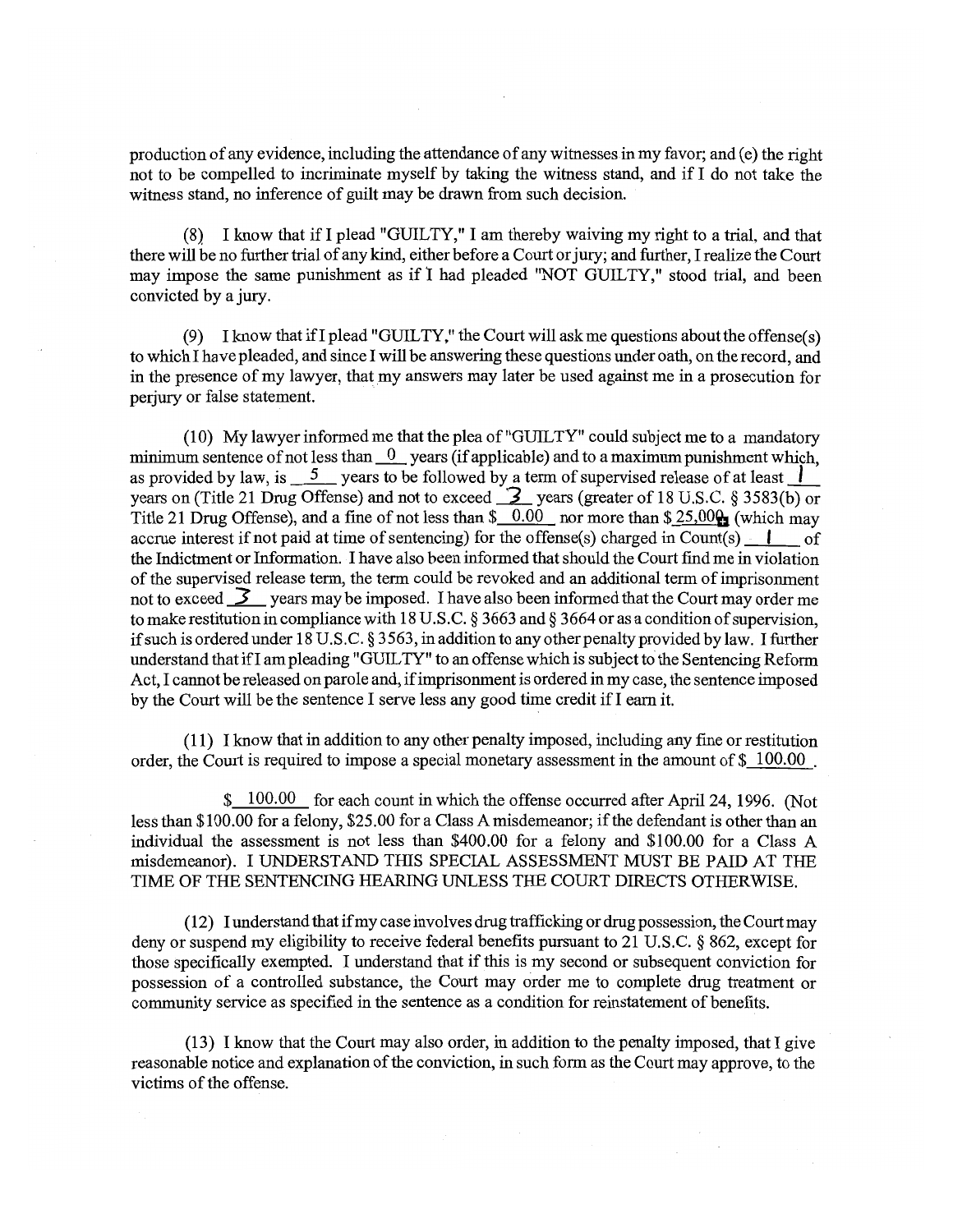(14) I have been advised and understand that ifl am not a U.S. citizen, a conviction of a criminal offense may result in deportation from the United States, exclusion from admission to the United States, and/or denial of naturalization.

(15) Ifl am on probation or parole in this or any other Court, I know that by pleading guilty here, my probation or parole may be revoked and I may be required to serve time in that case, which will be consecutive, that is, in addition to any sentence imposed upon me in this case.

( 16) I declare that no officer or agent of any branch of government (federal, state, or local) has promised, suggested, or predicted that I will receive a lighter sentence, or probation, or any other form of leniency if I plead "GUILTY," except as follows:

## My attorney did discuss how the Sentencing Guidelines may apply in my case.

If anyone else, including my attorney, made such a promise, suggestion, or prediction, except as noted in the previous sentence, I know that he had no authority to do so.

I know that the sentence I will receive is solely a matter within the control of the Judge. I do understand that there is no limitation on the information the Judge can consider at the time of sentencing concerning my background, character, and conduct, provided the information is reliable, 18 U.S.C. § 3661. I do understand that ifl am subject to sentencing under the Sentencing Reform Act and the Sentencing Guidelines issued by the United States Sentencing Commission, a sentencing guideline range is established. The Judge will consider a sentence from within the guideline range and, if my case presents features which persuade the Judge to vary from the guideline range the Judge could impose a sentence either above or below the recommended guideline range. In determining the guideline range, any variance, and the sentence to impose, the Court may take into account all relevant criminal conduct, which may include counts to which I have not pied guilty or been convicted, and take into account background characteristics, unless otherwise prohibited by law. I further understand that my background characteristics including, but not limited to, the recency and frequency of my prior criminal record, whether or not a substantial portion of my income resulted from criminal conduct, my role in the offense, victim-related circumstances, and my acceptance of responsibility for the offense, may have a specific effect on the sentence.

I hope to receive leniency, but I am prepared to accept any punishment permitted by law which the Court sees fit to impose. However, I respectfully request the Court to consider, in mitigation of punishment, that I have voluntarily entered a plea of guilty.

(17) I understand that a U.S. Probation Officer will be assigned to conduct a thorough presentence investigation to develop all relevant facts concerning my case, unless the Court finds that there is in the record sufficient information to enable the meaningful exercise of sentencing authority pursuant to 18 U.S.C. § 3553. The report of the presentence investigation shall contain the factors set forth in Rule 32. These include the classification of the offense and of the defendant under the categories established by the Sentencing Commission, the kinds of sentence available to the Court, and the sentencing range the officer believes applicable. The report shall include the history and characteristics of the defendant, and such other information required by the Court recognizing the factors set forth in paragraph (16) above.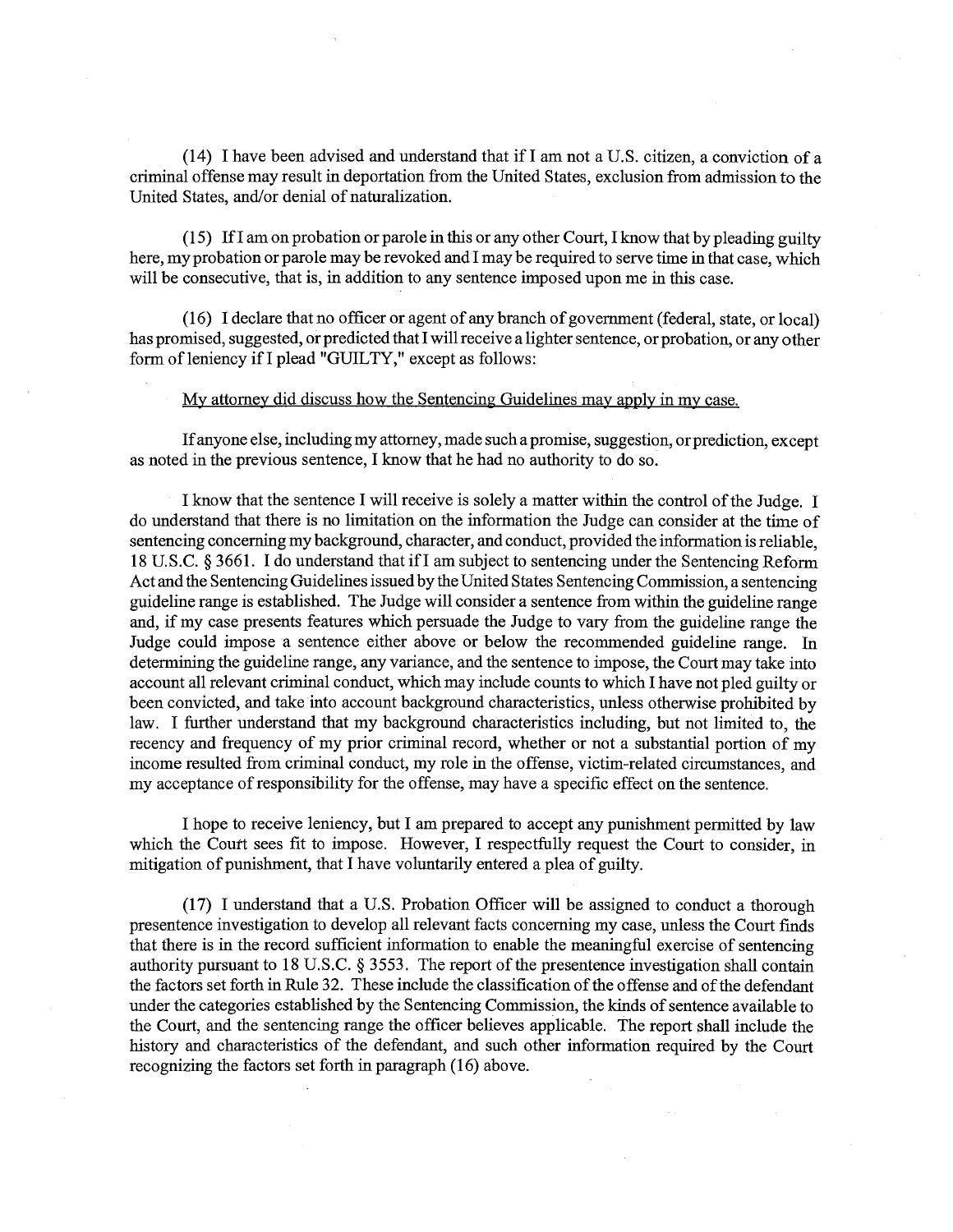(18) My plea of guilty is/is not the result of my plea agreement entered into between the Government attorney, my attorney, and me.

If my plea of guilty is the result of a plea agreement, I hereby state that the terms of said agreement are as follows:

See attached plea agreement.

I fully understand that the Court is not bound by the terms of the plea agreement, and may accept or reject said agreement. If the Court rejects the agreement, I also understand the Court will not give me the opportunity to withdraw my plea of guilty, unless the plea agreement, signed by all parties, is executed in accordance with Federal Rules of Criminal Procedure, Rule  $11(c)(1)(A)$  or Rule  $11(c)(1)(C)$ .

(19) I believe that my lawyer has done all that anyone could do to counsel and assist me, AND I AM SATISFIED WITH THE ADVICE AND HELP HE HAS GIVEN ME.

(20) I know that the Court will not permit anyone to plead "GUILTY" who maintains he/she is innocent and, with that in mind, and because I am "GUILTY" and do not believe I am innocent, I wish to plead "GUILTY", and respectfully request the Court to accept my plea of "GUILTY" and to have the Clerk enter my plea of "GUILTY" as follows.<sup>2</sup>

I plead guilty to Count 1 of the Information

(21) My mind is clear, I am not under the influence of alcohol. I currently am not under a doctor's care. The only drugs, medicines or pills that I took within the past seven (7) days are:

None

(22) I have never been confined in an institution for the treatment of mental illness. I have never been adjudicated mentally incompetent. No psychiatrist, physician, or psychologist has ever found me to be mentally ill. I know of no reason why my mental competence at the time of the commission of the alleged offense(s), or at the present time, should be questioned. (If there are any exceptions to the above statement, explain below.)

(23) I offer my plea of "GUILTY" freely and voluntarily, and further state that my plea of guilty is not the result of any force or threats against me, or of any promises made to me other than those noted in this petition. I further offer my plea of "GUILTY" with full understanding of all the matters set forth in the Indictment, in this petition, and in the certificate of my attorney which is attached to this petition.

<sup>2</sup>*The defendant's plea of "GUILTY' or "NOT GUILTY' to each offense should be entered in the blank spaces provided in paragraph (20) If the Indictment charges a single offense, a defendant who wishes to plead 'GUILTY" should wnte in paragraph (20) 'GUILTY as charged in the Indictment* • *If more than one offense is charged the defendant may write in paragraph (20) "GUILTY as charged in Count(s) \_\_\_\_\_\_\_," "NOT GUILTY as charged in Count(s) \_\_\_\_\_\_.<br>Count(s) \_\_\_\_\_\_\_."*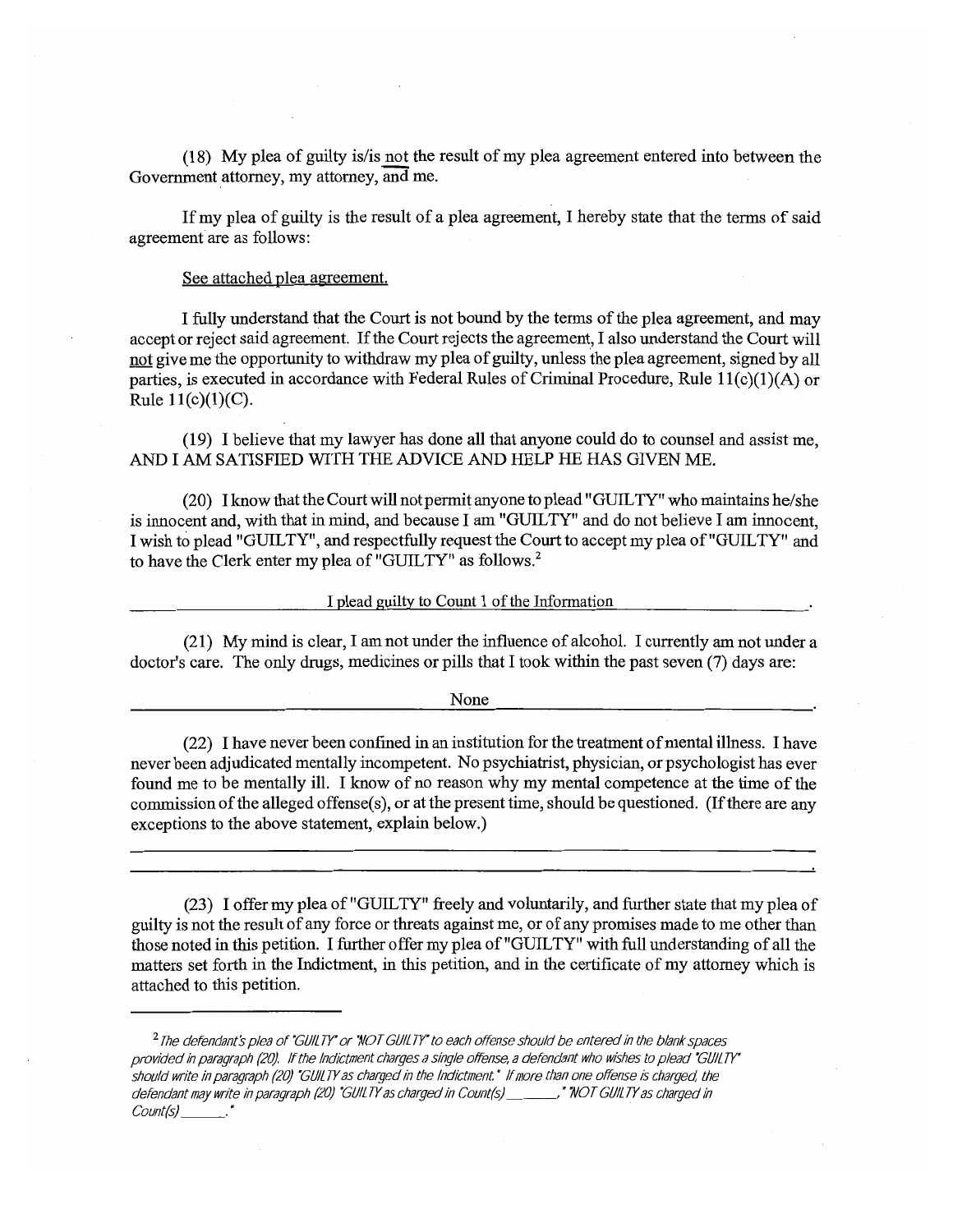(24) I waive the reading of the Indictment in open court, and I request the Court to enter my plea of "GUILTY" as set forth in paragraph (20) of this petition.

(25) I swear that I have read, understood, and discussed with my attorney, each and every part of this Petition to Plead Guilty, and that the answers which appear in every part of this petition are true and correct.

Signed and Sworn to by me in open court, in the presence of my attorney,<br>lay of  $\underline{\hspace{1cm}}$  May  $\phantom{\times}$ , 20<u>16</u>. this  $23$  day of <u>May</u>

yen ALEXANDER E. BLAIR

(Defendant)

Subscribed and Sworn to before me this  $\frac{23}{1}$  day of  $\frac{10}{1}$  May..., 20 16. Villing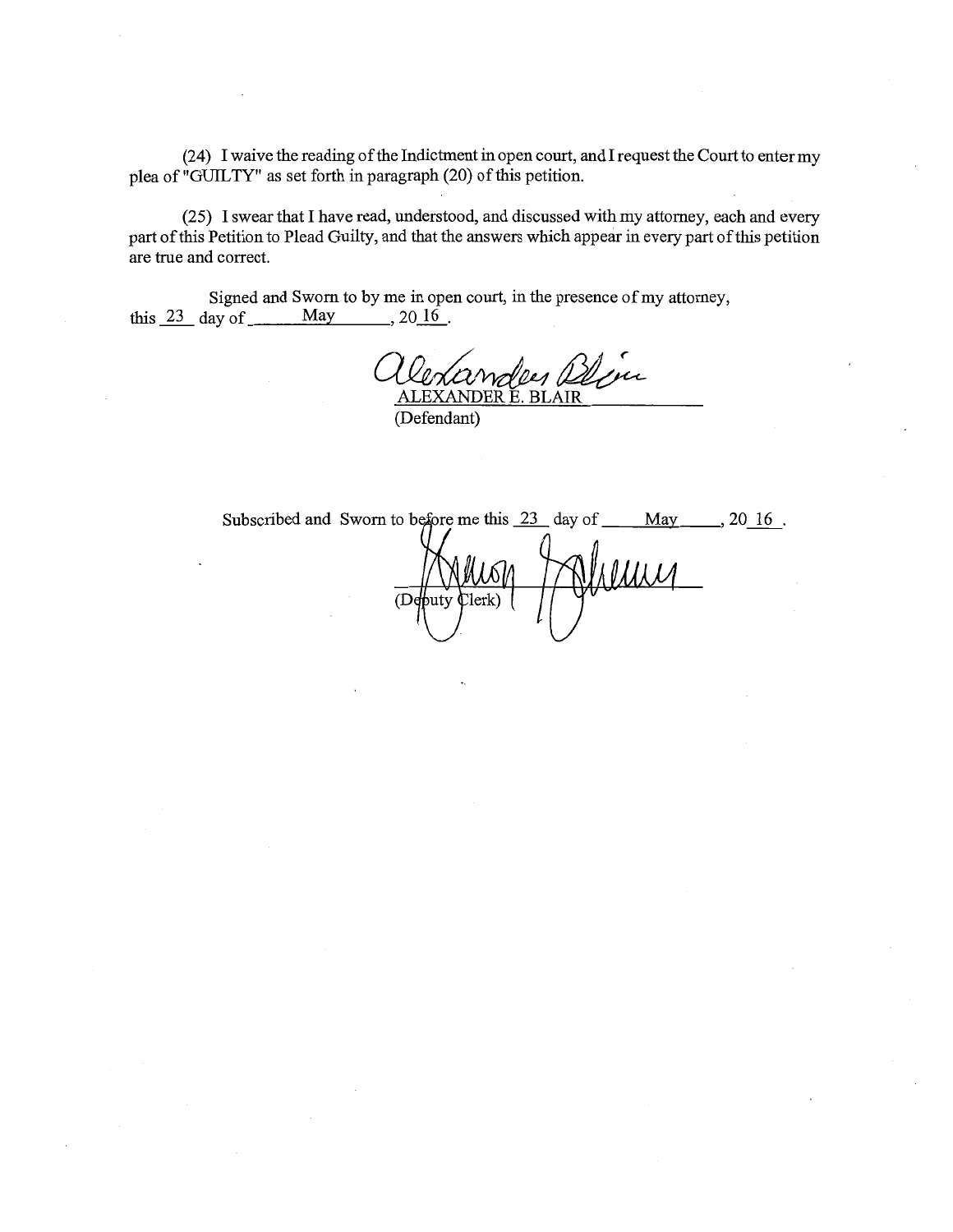## CERTIFICATE OF COUNSEL

The undersigned, as lawyer and counselor for the defendant ALEXANDER E. BLAIR hereby certifies:

(1) I have read and fully explained to the defendant the allegations contained in the Indictment in this case.

(2) To the best of my knowledge and belief, the statements, representations and declarations made by the defendant in the foregoing petition are in all respects accurate and true.

(3) I explained the maximum penalty for each count to the defendant.

( 4) The plea of "GUILTY" offered by the defendant in paragraph (20) accords with my understanding of the facts he/she related to me and is consistent with my advice to the defendant.

(5) In my opinion, the defendant's waiver ofreading of the Indictment in open court as provided by Rule 10 is voluntarily and understandingly made, and I recommend to the Court that the waiver be accepted.

(6) In my opinion, the plea of "GUILTY" offered by the defendant in paragraph (20) of the petition is voluntarily and understandingly made. I recommend that the Court accept the plea of "GUILTY."

(7) I have made no predictions or promises to the defendant concerning any sentence the Court may award, except as noted in the space below:

I have discussed with my client how the Sentencing Guidelines may apply in his case.

(8) I further represent to the Court that the defendant's plea of "GUILTY" is the result of a plea agreement. The terms of the agreement are set out in paragraph (18) of the petition, and I have informed the defendant that the Court is not bound by the terms of the agreement and that if the Court rejects the agreement, the Court will not give him/her the opportunity to withdraw his/her plea of "GUILTY," unless the plea agreement, signed by all parties, is executed in accordance with Federal Rules of Criminal Procedure, Rule  $11(c)(1)(A)$  or Rule  $11(c)(1)(C)$ .

Signed by me in open court in the presence of the defendant above named and after full discussion of the contents of this certificate with the defendant, this  $\frac{23}{1}$  day of

May  $\_\_$ , 20 $\frac{16}{ }$ .

(Attorney for the Defendant)